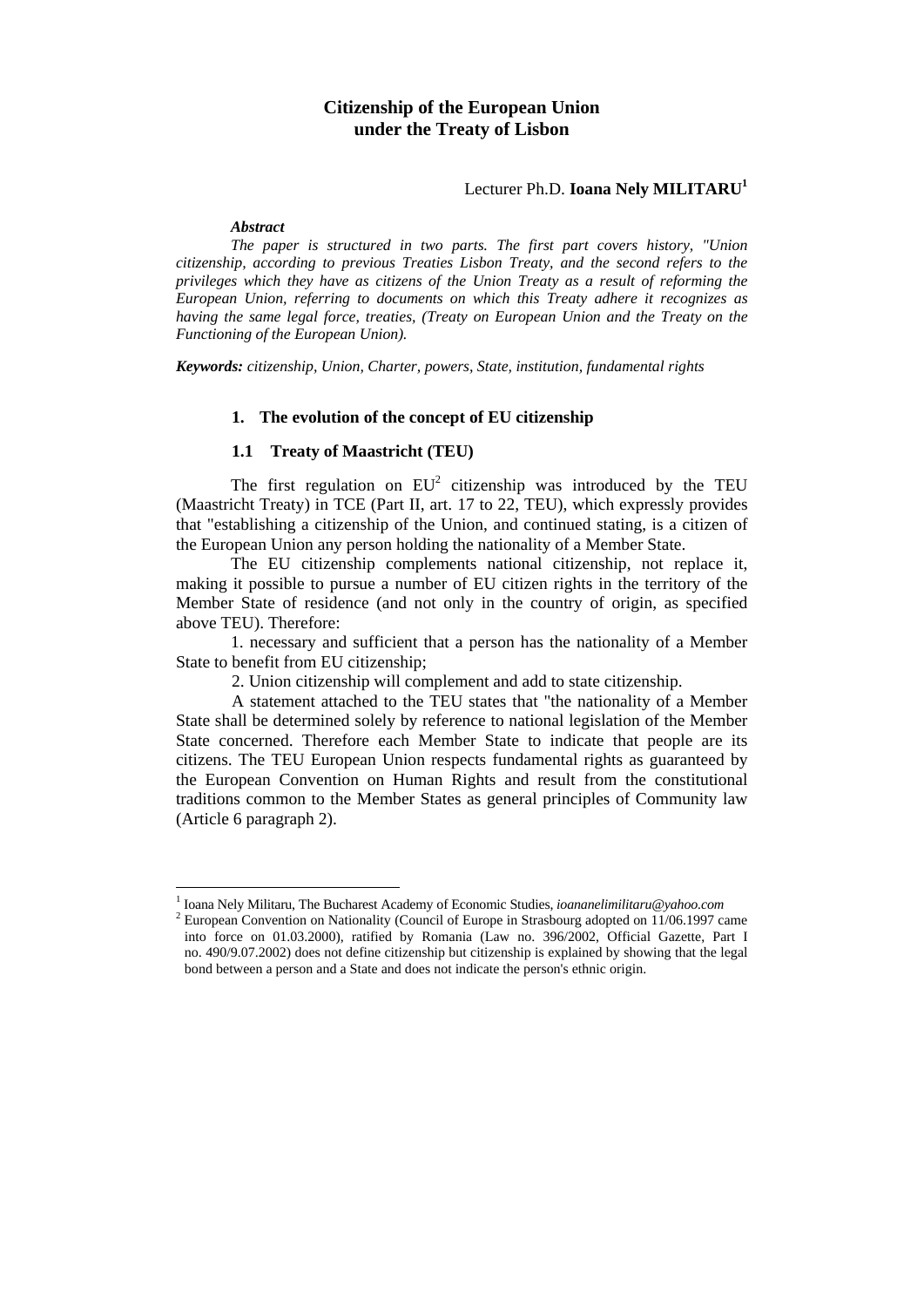The TEU established the following categories of rights of EU citizens, complementary to national citizenship, which strengthens the protection of their interests:

- 1. any EU citizen has the right to move and settle freely within the territory of the Member States (Article 18 TEC);
- 2. any EU citizen, resident in a Member State and who is not a citizen shall have the right to elect and be elected in local elections in the Member State where he resides, under the same conditions as nationals of that State<sup>3</sup> (Art. 19 TEC);
- 3. any citizen of the Union to protection by diplomatic and consular authorities of any Member State on the territory of a third Member State to which it belongs as a citizen is not represented under the same conditions as nationals of that State (Art. 20 TEC)<sup>4</sup>;
- 4. any EU citizen has the right to petition the European Parliament (Article 21 TEC);
- 5. any citizen of the Union may apply to the European Ombudsman to handle cases of maladministration in the institutions and bodies/union (Article 21 TEC);
- 6. Any citizen of the Union may write to any EU institution or body/union in one of the languages listed in the Treaty<sup>5</sup>, and to be answered in that language.

Council has the right, sitting unanimously after consulting the Parliament to adopt new provisions aimed at completing the above rights. The provisions recommended for adoption by Member States to adopt appropriate rules are constitutional.

### **1.2 Treaty of Amsterdam (TA)**

The Treaty of Amsterdam (signed in 1997, entered into force in 1999), recognition of citizenship as a guarantee of the Union reaffirms that the European Union is founded on the principles of freedom, respect human rights and fundamental freedoms and the rule of law, principles common to all Member States, respect for human rights as a condition of membership of a State of the Union (art. 49 TEU). These principles form the same time, the common heritage of values set by the Constitution of the Council of Europe and the European Convention on Human Rights<sup>6</sup>.

<sup>&</sup>lt;sup>3</sup> EU legislation provides, however, numerous conditions for exercising those rights. For a stay longer than three months requires a residence certificate. Entry into the territory of another Member State can not be prohibited only for reasons of security and public health and must be justified prohibition (Article 18 TEC, was 8A).

<sup>&</sup>lt;sup>4</sup> Member States shall establish the necessary rules among themselves and will initiate international negotiations required to ensure such protection (Article 20 TEC was. 8C).

Refer to art. 314 TCE which states that under the treaties of accession to this Treaty are equally authentic language versions: Danish, English, Finnish, Greek, Irish, Portuguese, Spanish and Swedish.

Edward Dragomir, Dan Nita, *European Citizenship*, Nominal Lex, Bucharest, 2010, p. 106.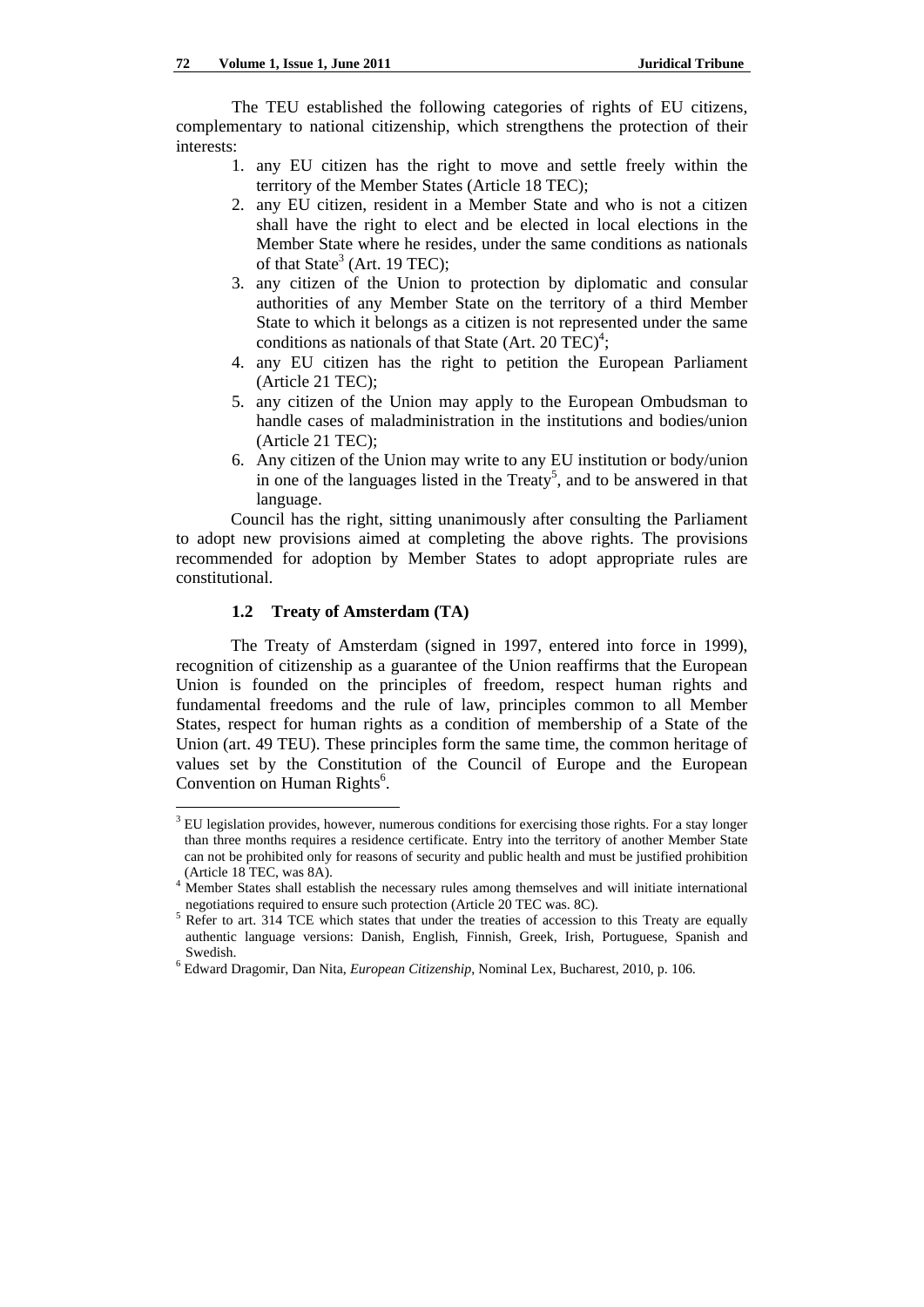Also, the TA provides that the Union respects fundamental rights as guaranteed by the European Convention on Human Rights signed in Rome in 1950, and those resulting from the constitutional traditions common to the Member States as general principles of Community law.

As a complement to EU citizens' rights under the TEU, recognizing them through TA, right to information. So that every European citizen and any natural or legal person having its registered office in a Member State is entitled to access to European Parliament, Council of the European Union, within the grounds of public or private (Art. 21 para. 3 TCE).

In this context of concerns, between the year of signature and entry into force of the TA, respectively, in 1998, the European Commission set up an information service, "Europe directly to inform citizens about the opportunities and rights conferred on them the European citizenship<sup>7</sup>.

The TA, to establish a security policy regarding compliance by Member States of fundamental<sup>8</sup> rights, establishing penalties for breaches of those rights so that if a European Union Member State seriously and persistently breaches the principles on which Union is founded, the Council may decide to suspend certain rights deriving from this Treaty (TEU amended by TA) for the Member State concerned, including the right to vote the representative of the government of that Member State (Article 7 TEU).

The Preamble TEU as amended by the TA is the Member States confirmed its attachment to fundamental social rights as defined in the 1961 European Social Charter, revised in 1996<sup>9</sup>, the Community Charter of Fundamental Social Rights of  $1989<sup>10</sup>$ . This Charter is seen as a political tool whose purpose is to ensure that certain social rights, such as those related to employment, vocational training opportunities.

The Member States of the European Union fundamental rights are respected and democratic values as provided both internal fundamental rules (constitution) and the rules of international law, namely, in the conventions to which they are parties, for example<sup>11</sup>: 1. European Convention on Human Rights

<sup>7</sup> *Europe Direct* network is one of the main tools used by the European Commission to inform citizens and communicate with them locally. The network includes the EU, Europe Direct Information Centre 480, 400 and 700 European Documentation Centre of Team Europe. In Romania, the 30 Europe Direct Information Centre, 14 European Documentation Centre and over 20 policy experts European Commission's Team Europe is the interface with local citizens and their mission is to promote informed and active European citizenship. These networks provide general and specialized information on the EU and refer to sources of specialized information, public awareness and promote debate on European issues.

<sup>&</sup>lt;sup>8</sup> Edward Dragomir, Dan Nita, *work cited*, p. 107.

<sup>&</sup>lt;sup>9</sup> European Social Charter was signed at the European Council, Italy, in Turin, on 18.10.1961, entered into force on 26.02.1965, was revised to strasboutg, on 03.05.1996. It was ratified by Romania by Law no. 74 of 03.05.1999 (Official Gazette no. 193/04.05.1999).<br><sup>10</sup> It was adopted by the European Council of 9 December 1989.<br><sup>11</sup> Mihaela Vrabie, *European citizenship and rights*, Tritonic Publishing, Bucharest, 2007,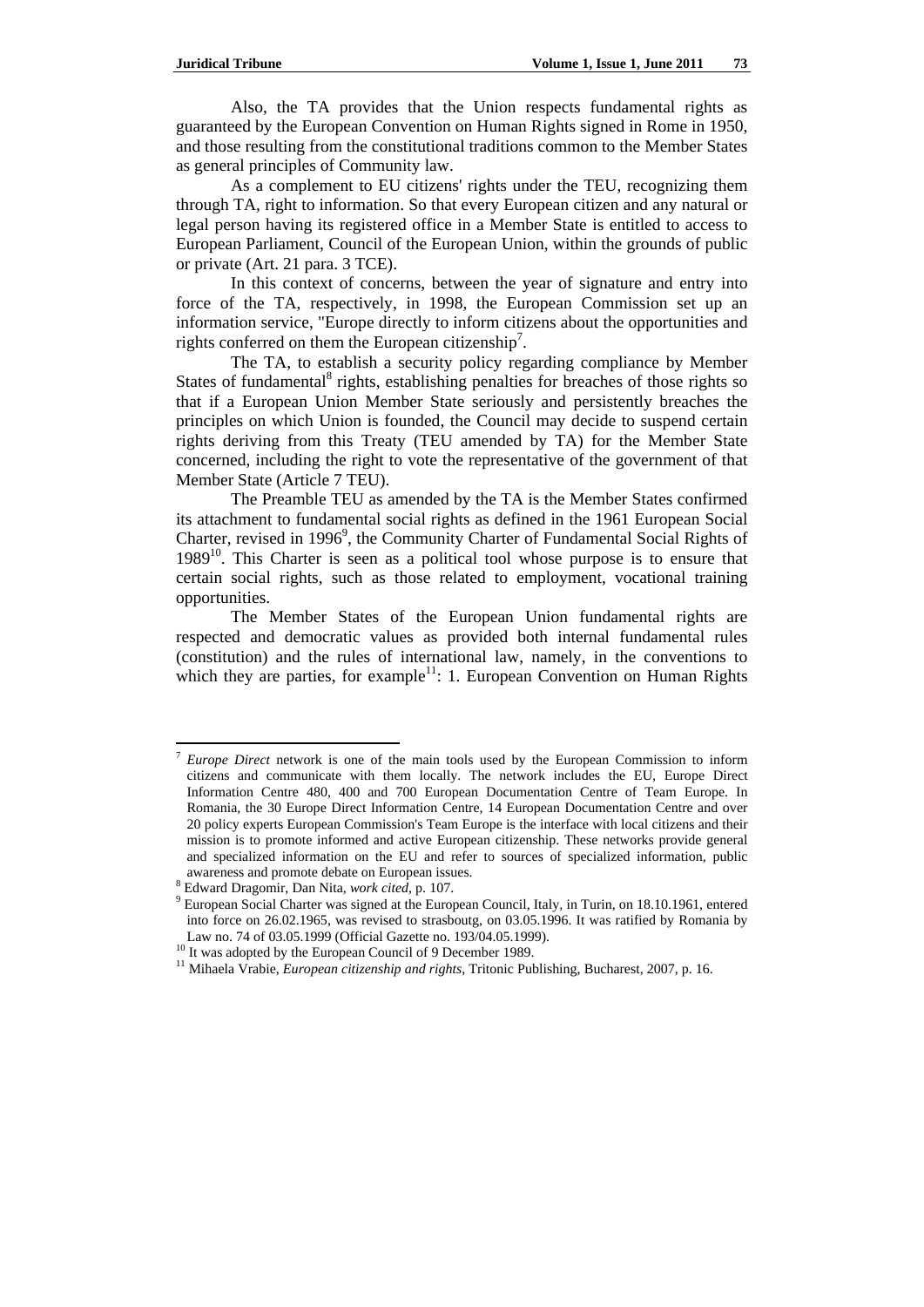$(1950)^{12}$  2. Universal Declaration of Human Rights<sup>13</sup> (1948) 3. European Social Charter (1961, revised 1996), 4. Community Charter of Fundamental Social Rights of Workers (1996).

## **1.3 Treaty of Nice**

Union's commitment to fundamental rights and democratic values enshrined in the conventions mentioned above, was reaffirmed formally on 7 December 2000 when he was officially proclaimed by the European Parliament, Council and Commission at the Intergovernmental Conference (IGC) on Treaty of Nice, the Charter of Fundamental Rights $^{14}$ .

Charter was adapted on 12 December 2007 in Strasbourg (one day before it signed the Treaty of Lisbon).

All the above provisions, from their entry into force of directives have been followed, the vast majority already transposed into the legal systems of Member States, which has strongly influenced important areas of political and legal life<sup>15</sup>.

#### **2. Citizenship of the Union under the Treaty of Lisbon**

Now, according to the Lisbon Treaty Citizenship of the Union is governed by the following provisions:

1. Title II of the TEU, again entitled "Provisions on democratic principles" (art. 9 to 11 TEU new);

2. The second part entitled "Non-discrimination and citizenship of the Union" (art. 20 to 22 TFEU) and art. 15 par. 3 TFEU;

3. European Union Charter of Fundamental Rights of 7 December 2000, as adapted on 12 December 2007, in Strasbourg, since according to Art.6 TEU – new paragraph 1, the Charter has the same legal value Treaties, achieving the legal force of primary legislation of European Union law.

4. European Convention on Human Rights and Fundamental Freedoms, because, according to art. 6. 2 TEU again, the Union shall accede to the Convention.

 $12$  The Council of Europe was signed in Rome on 04.11.1950, entered into force on 03.09.1953, was ratified by Romania by Law no. 30/1994 (Official Gazette no. 135/31.05.1994). <sup>13</sup> It was approved and proclaimed by UN General Assembly on the 10th. 12. 1948. <sup>14</sup> See 2007 / C 2003/01.

<sup>&</sup>lt;sup>15</sup> Directive 2004/38/EC on the right of free movement and residence within Member States for Union citizens and their family members, amending Regulation (EEC) no. 1612/68 and repealing Directives 64/221/EEC, 68/360/EEC, 72/194/EEC, 73/148/EEC, 75/34/EEC, 75/35/EEC, 90/364/EEC, 90/365/EEC and 93/96/EEC, Directive 93/109/EC (6 December 1993) for details on voting, and the right to stand for the European Parliament for EU citizens who reside in another than the State whose nationality they have.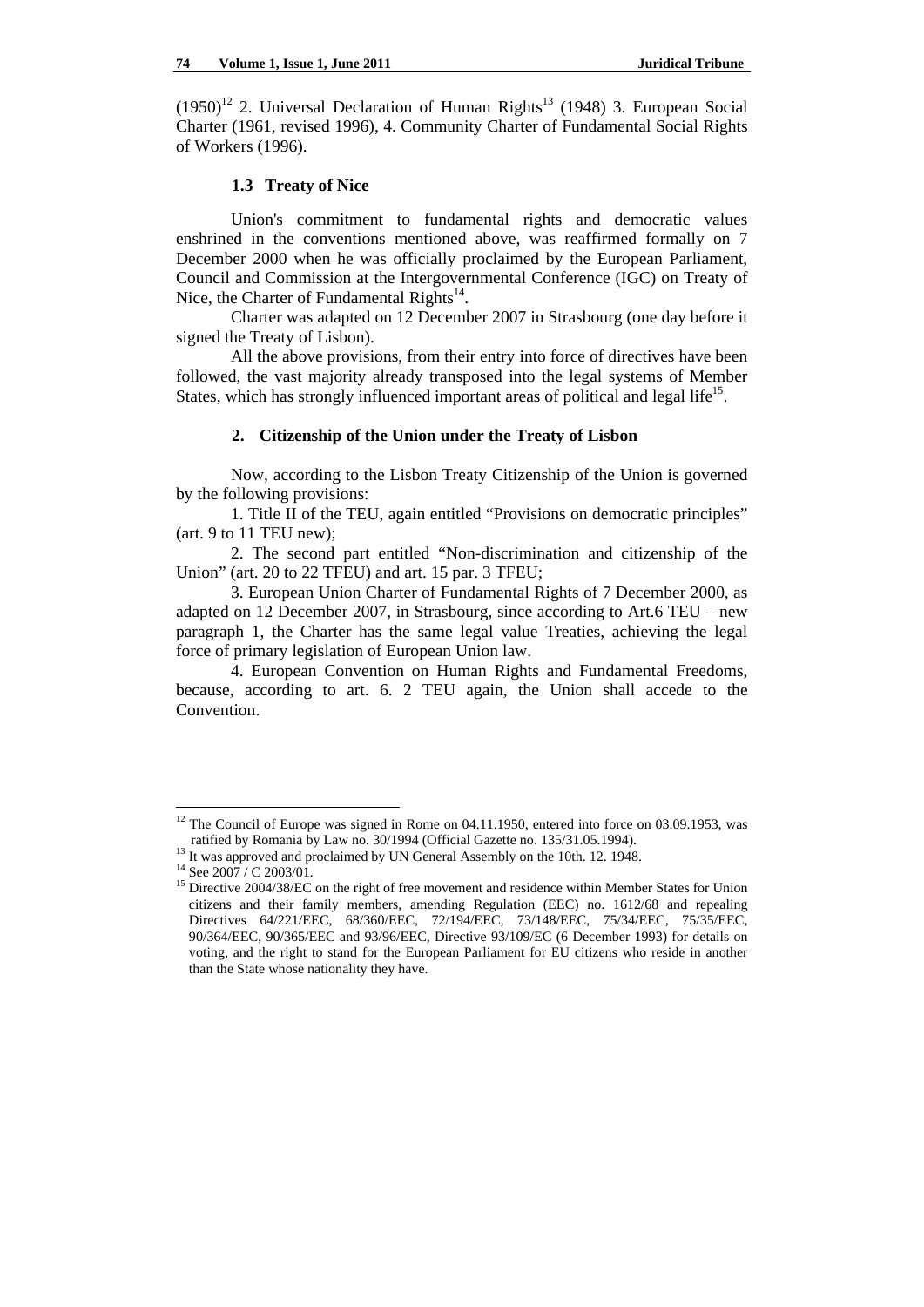## **2.1 Citizenship of the European Union under the Treaty on European Union amended the Treaty of Lisbon**

In Title II of the TEU again entitled "Provisions on democratic principles", laid down the principles on which the Union respects and that it is based, and aimed at EU citizens directly, as follows:

- a) the principle of equality of EU citizens, under which citizens receive equal attention from its institutions, bodies, offices and agencies. Citizen of the Union any person holding the nationality of a Member State. Citizenship of the Union shall be additional to national citizenship and not replace it (Article 9 TEU new);
- b) the principle of representative democracy, whereby citizens are directly represented at Union level in the European Parliament. Member States are represented in European Council by their Heads of State or Government, and Council, their governments, themselves democratically responsible to their national parliaments or to their citizens (art. 10 TEU new).

According to the principle of representative democracy EU citizens have the following powers:

- Every citizen has the right to participate in the democratic life of the Union. Decisions are taken as openly and at a level, as close as possible to the citizens (art. 10 para. 3);

- European political awareness training aimed at expressing the will of Union citizens and contributing to political parties at European level (Art. 10 para. 4);

- Citizens and representative associations, they are given an opportunity to institutions, to make their views known and to exchange views in public in all areas of Union action (Article 11. 1);

- At the initiative of at least one million citizens who are nationals of a significant number of Member States, the Commission may be invited to submit, within its powers, an appropriate proposal on matters where citizens consider that a legal act the Union, to implement the Treaties (Art. 11 para.  $4^{16}$ .

EU citizens are directly involved in the life of their representation in national parliaments by actively participating in, the life of the Union.

Therefore, representative democracy is put in value and the active contribution of national Parliaments in the smooth functioning of the Union, as follows:

- a) through being informed by the Union institutions and receiving notifications of draft EU legislative acts in accordance with the Protocol on the role of national parliaments in the European Union;
- b) the principle of subsidiarity in accordance with the procedures laid down in the Protocol on the principles of subsidiarity and proportionality;

<sup>16</sup> 16 The procedures and conditions required for such initiatives are established in accordance with art. 24, first paragraph of the TFEU.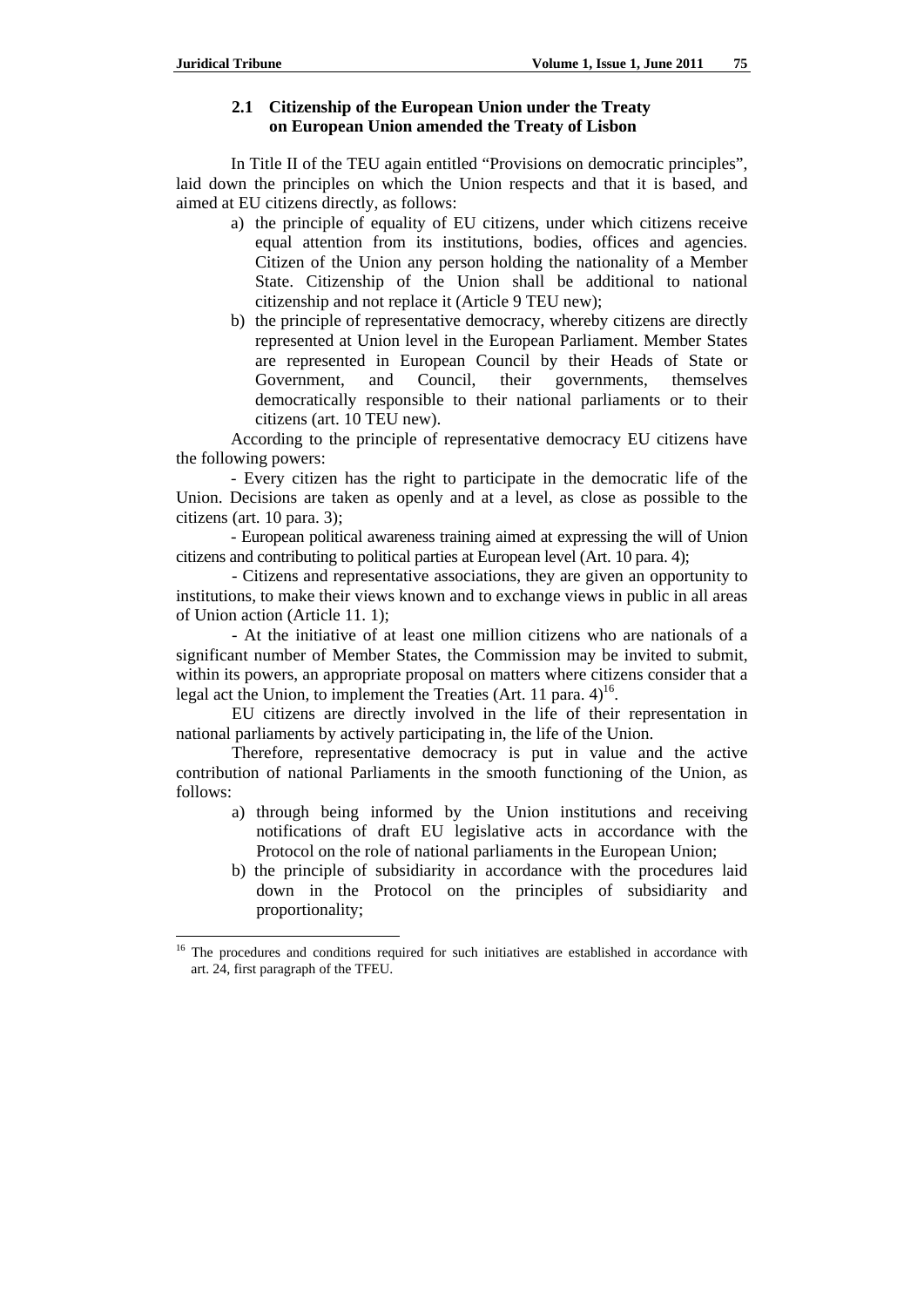- c) participation in the area of freedom, security and justice in the evaluation of the implementation of EU policies in this area<sup>17</sup>;
- d) by participating in the revision procedures of the Treaties (in accordance with Art. 48 TUE new);
- e) by being notified of applications for accession to the EU (in accordance with Art. 49 TUE-new);
- f) by taking part in the interparliamentary cooperation between national parliaments and the European Parliament (in accordance with the Protocol on the role of national parliaments in the EU).

## **2.2 Non-discrimination and citizenship of the Union, operating under the EU Treaty**

Lisbon Treaty added to Title II of TFEU (formerly Title II, TCE, entitled "Citizenship") and the term "discrimination", which directly concerns citizenship of the Union.

Within the scope of the Treaties, the Union:

- a) shall prohibit any discrimination on grounds of nationality (Art. 18 para. TFEU 1);
- b) may adopt rules to prohibit such discrimination, the European Parliament and Council, in accordance with the ordinary legislative procedure (Art. 18 para. TFEU 2);
- c) take measures necessary to combat discrimination based on sex, race or ethnic origin, religion or belief, disability, age or sexual orientation by the Council, acting unanimously in accordance with a special legislative with the approval of the European Parliament (art. 19 TFEU).

EU citizens' rights established by the TEU (introduced TCE), and later by BP, are set with certain developments in the Treaty of Lisbon.

Please note that European Union law / Community law not provide a proper system of Union citizenship award, it runs automatically from the nationality of a Member State<sup>18</sup>. Union citizenship does not replace national citizenship but are added to it (art. 20 para. 1 TFEU).

Moreover, the evolving nature<sup>19</sup> of EU citizens' rights as the Council may adopt provisions aimed at supplementing rights (unanimously in a special legislative procedure and with the approval of Parliament). Completion of Rights provisions enter into force only after being approved by Member States in accordance with their constitutional (Art. 25 TFEU).

 $17$  In accordance with art. 70 TFEU, and involvement in the political monitoring of Europol and the evaluation of Eurojust's activities in accordance with Articles 88 and 85 of that treaty.

Andrei Popescu, Ion Diaconu, *European and Euro-Atlantic organizations*, Universul Juridic Publishing House, Bucharest, 2009, p. 277. 19 *Ibidem*.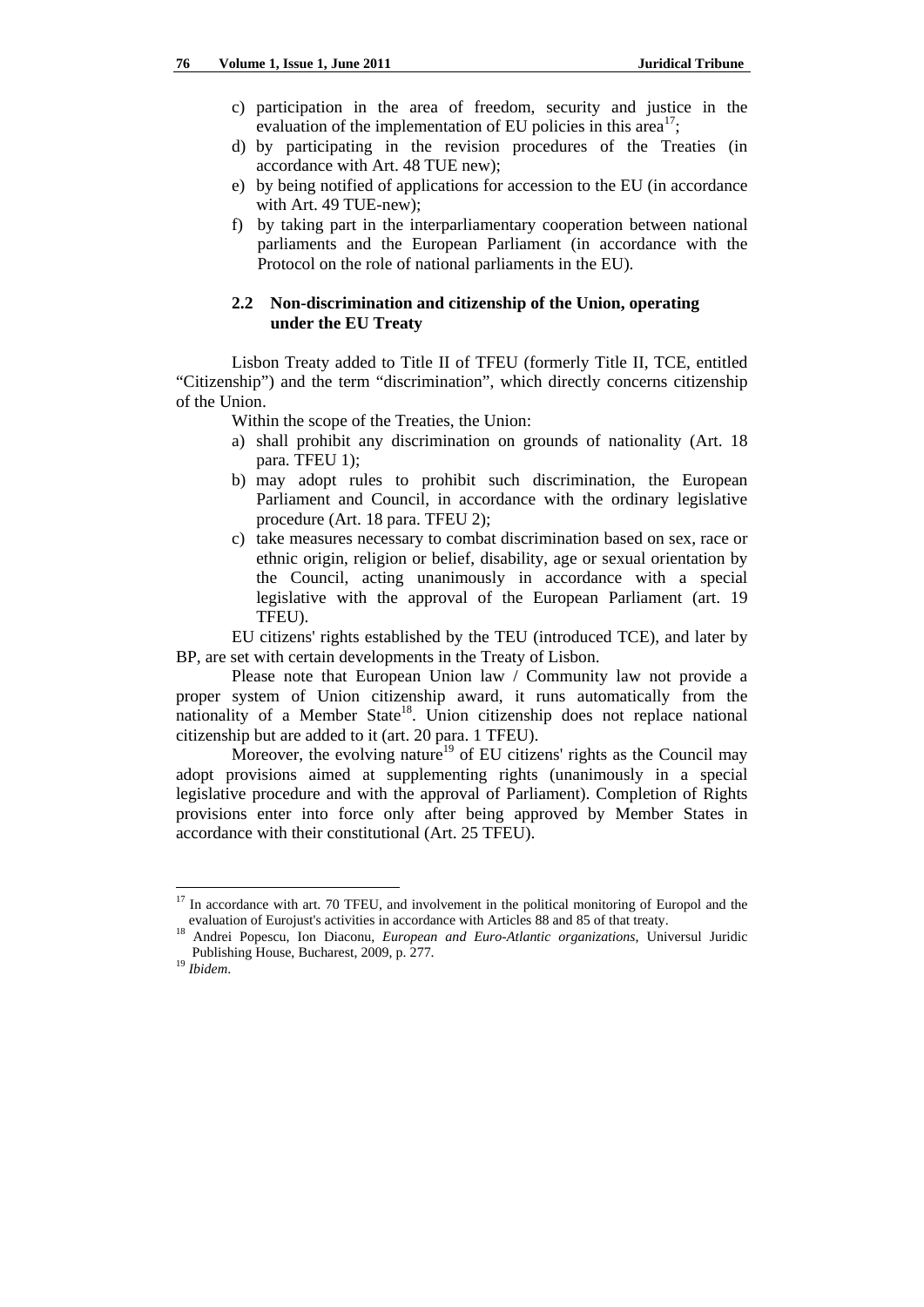In addition to the obligations of treaties, citizens of the Union, amongst others:

a) freedom of movement and residence within Member States. This right shall be exercised subject to the limitations and conditions laid down by treaties and the provisions adopted in implementation thereof (Article 20 para. 2 points a. TFEU). If an action by the Union should prove necessary to attain this objective and the Treaties have not provided the necessary powers in this respect, the European Parliament and the Council, acting unanimously with the ordinary legislative procedure, may adopt provisions designed to facilitate the exercise of those rights.

In order to exercise the right of free movement and residence within Member States, and if the Treaties have not provided the necessary powers in this regard, the Council (acting under a special legislative procedure) may adopt measures concerning social security and social protection (art. 21 TFEU).

b) the right to elect and be elected concerns every citizen of the Union residing<sup>20</sup> in a Member State and who is a citizen of it. This right involves two aspects: local elections and elections to the European Parliament:

- The right to elect and be elected in local elections (municipal) in the Member State where he resides, under the same conditions as nationals of that state (art. 20 para. 2 points b. TFEU). This right shall be exercised subject to the Council (acting unanimously in accordance with a special legislative procedure and after consulting the European Parliament), these arrangements (for example, directives adopted by the Council) may provide for derogations where problems specific to a Member State so warrants.

- The right to elect and be elected to the European Parliament elections in the Member State where he resides, under the same conditions as nationals of that State. This right shall be exercised:

- Without prejudice to art. 223 par. 1 TFEU $^{21}$  and provisions adopted for its implementation;
- The conditions adopted by the Council, acting unanimously in accordance with a special legislative procedure and after consulting the European Parliament, these arrangements (for example, directives adopted by the Council) may provide for derogations where specific provisions of a Member State warrants.

Among the implementing rules derogatory nature, exemplified:

Council Directive 93/109/EC of  $06.12.1993^{22}$ , establishes the principles for the right to participate in elections for European Parliament to

 $\overline{a}$ <sup>20</sup> Law no. 33/2007 on the organization and conduct of elections to the European Parliament, 16.01.2007 (Official Gazette, Part I, no. 28/ 16.01.2007).

<sup>&</sup>lt;sup>21</sup> These provisions provide the opportunity for Parliament to develop a project to establish the necessary provisions for the election of its members by direct universal suffrage in accordance with a uniform procedure in all Member States or in accordance with principles common to all

Member States (Art. 223 par. TFEU 1).<br><sup>22</sup> Council Directive 93/109/EC lays down rules for exercising the right of aa law and to be elected European Parliament for EU citizens residing in a Member State who are not nationals.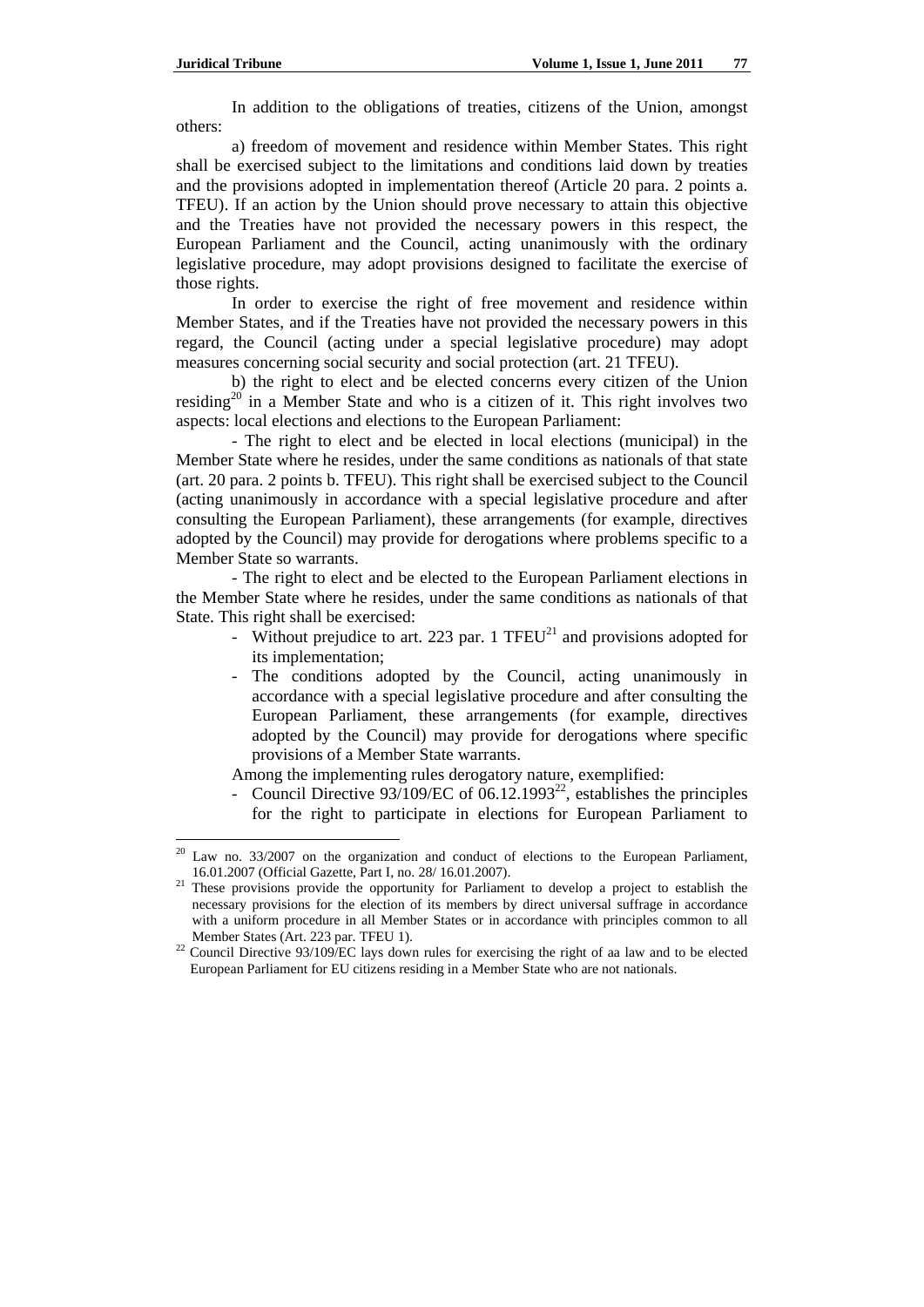choose between the freedom of residence and the State of nationality and equal treatment with nationals, it provides an exemption where the proportion of Union citizens vote is over 20% of nationals entitled to vote, in which case the State concerned as a condition for non-national may impose a term of five years residence to vote and 10 years to be eligible, this exception does not applies only to Luxembourg<sup>23</sup>.

- Council Directive  $94/80$ /EC of  $19.12.1994<sup>24</sup>$  provides the same principles and possible exemptions for participation in municipal elections, while it allows nationals of Member States to reserve certain positions in municipal executives and to prohibit nationals from participating in elections or choosing one from the parliamentary assemblies (for bicameral parliaments)<sup>25</sup>.

c) the right to enjoy in the territory of a country in which the Member State whose nationals are not represented, the protection of the diplomatic and consular authorities of any Member State, under the same conditions as nationals of that State. Member States shall adopt the necessary provisions and start international negotiations necessary to secure this protection.

The Council, acting unanimously by a special legislative procedure and after consulting the European Parliament, may adopt directives establishing the coordination and cooperation necessary to facilitate this protection (art. 20 para. 1 letter c. and art. 23 TFEU).

In this regard was adopted by Council Decision  $95/533 /$  EC of  $1995^{26}$  on the protection of EU citizens through the diplomatic and consular representations. Diplomatic and consular protection is granted in case of death, accident or serious illness, arrest or detention, to assist victims of violence, support and repatriation of EU citizens in distress, with the state and the citizen that he refund the costs incurred. The granting of diplomatic or consular assistance by an embassy or consular office of another Member State of residence implies agreement under international law. This problem can be resolved on the basis of negotiations, EU agreements on the one hand, and Member States on the other hand<sup>27</sup>, third countries, a problem which hitherto has not been addressed<sup>28</sup>.

d) the right to petition the European Parliament, to the European Ombudsman (according to art. 288 TFEU) and the right to address the institutions

<sup>23</sup> 23 Andrei Popescu, Ion Diaconu, *European and Euro-Atlantic organizations*, Universul Juridic

Publishing House, Bucharest, 2009, p. 278. 24 Directive 94/80/EC of 19 December 1994 laying down detailed rules for exercising the right to elect and be elected in local elections for EU citizens residing in a Member State whose nationality

he does not have. 25 Andrei Popescu, Ion Diaconu, *work cited*, p. 278. 26 The decision was taken by representatives of theof the Governments of of Member States ,meeting within the Council of 19 December 1995 on protection of EU citizens on diplomatic and consular representations. See this and Government Decision no. 868/2008 on the protection of EU citizens

by diplomatic and consular missions. 27 As provided provisions of art. 23 TFEU. 28 Andrei Popescu, Ion Diaconu, *work cited*, p. 278-279.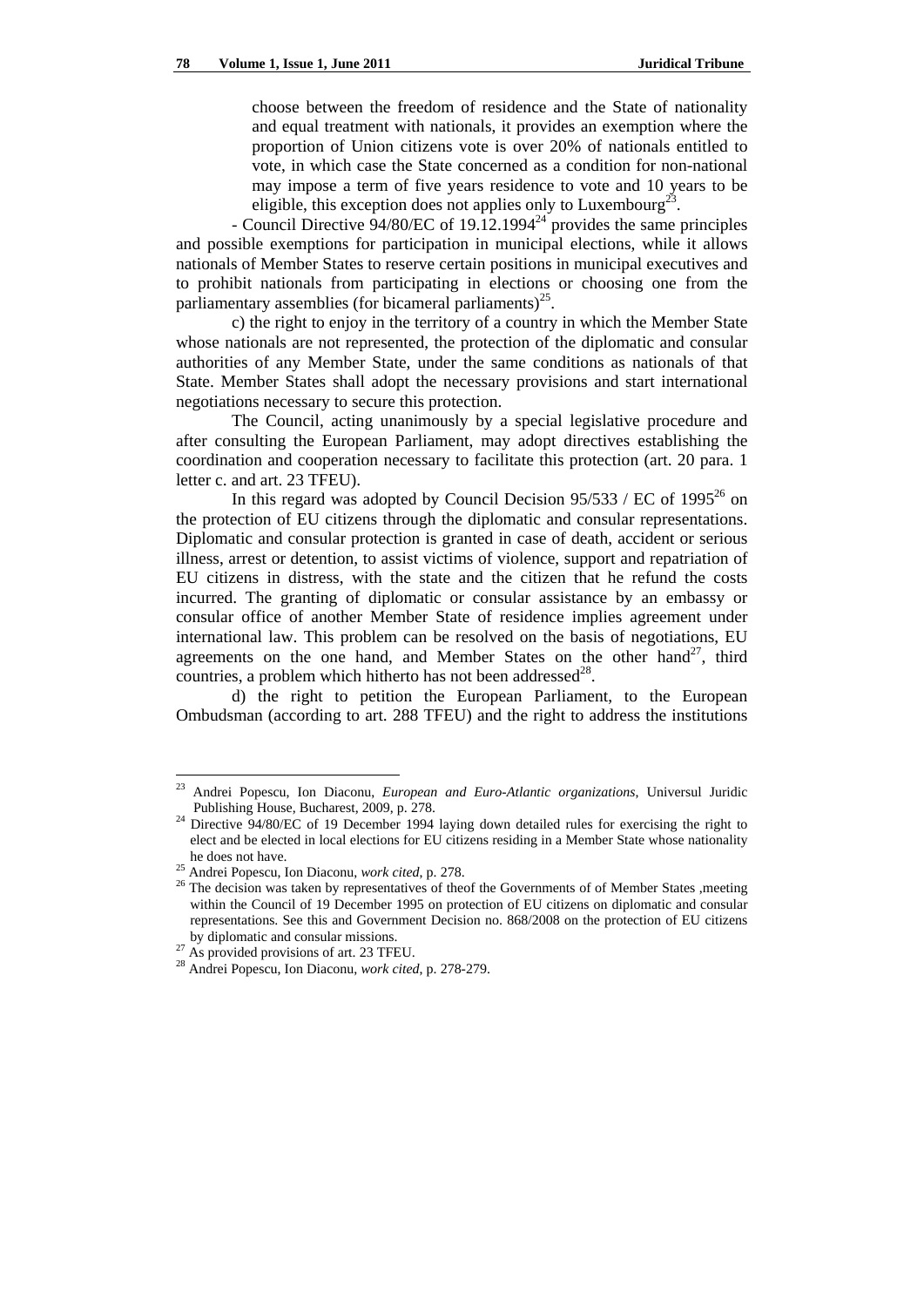and advisory bodies of the Union in any of the languages<sup>29</sup> and receive the answer in the same language<sup>30</sup> (Article 20 para. 1 letter d. and article 24 TFEU).

Any citizen of the Union and any natural or legal person residing or having its registered office in a Member State has the right to address, individually or in combination with other citizens or persons, a petition concerning a matter within areas of activity and which affects them directly (art. 227 TFEU).

e) the right to present a citizens' initiative within the meaning of art. 11 TEU, including the minimum number of Member States which must come from citizens who have such an initiative (art. 24 TFEU). Citizen Initiative, is a legislative initiative, which, according to art. 11 TEU, a proposed Union on matters where citizens consider that there is a legal act of the Union to implement treaties.

Article 11 TEU refers to both the number of citizens and the number of states, respectively, at least one million citizens who are nationals of a significant number of states. To implement such an initiative it is necessary to adopt a legislative act to detail the procedures for application of the provision<sup>3</sup>

The provisions on procedures and conditions required for such an initiative be adopted by the European Parliament and the Council, acting by means of regulations in accordance with the ordinary legislative procedure (Art. 24 TFEU).

f) have access to the institutions, bodies, offices and agencies, regardless of the medium in which these documents are subject to the principles and conditions laid down by art. 15 para. 1 TfUE. Right of access to any Union citizen and any natural or legal person residing or having its registered office in a Member State.

In the general principles and limits (conditions) established by art. 15 TFEU, which, for reasons of public or private interest governing this right of access to documents, they are established by regulations of the Council, acting in accordance with the ordinary legislative procedure (Art. 15 TFEU).

Each institution, body, office or agency shall ensure transparency in their work and draw up its Rules of Procedure specific provisions regarding access to documents, according to regulations established by the Council.

Publication of documents relating to the European Parliament is ensured by the Council, as provided by regulations adopted by the Council.

### **2.3 European Union Charter of Fundamental Rights**

European Union Charter of Fundamental Rights was solemnly adopted on 7 December 2000 (the IGC) in Nice, was later adapted to 12 December 2007 in Strasbourg, because then the Lisbon Treaty (entered into force 1 December 2009) to provide expressly that the Union recognizes the rights, freedoms and principles

<sup>&</sup>lt;sup>29</sup> "Languages" of the Treaties are referred to in Article 55 paragraph 1 TEU.<br><sup>30</sup> These rights are exercised under the conditions and limits defined by treaties and by the measures adopted to implement them (Article 20 para. last. TFEU). 31 Edward Dragomir, Dan Nita, *The Treaty of Lisbon*, Nominal Lex, Bucharest, 2009, p. 52-53.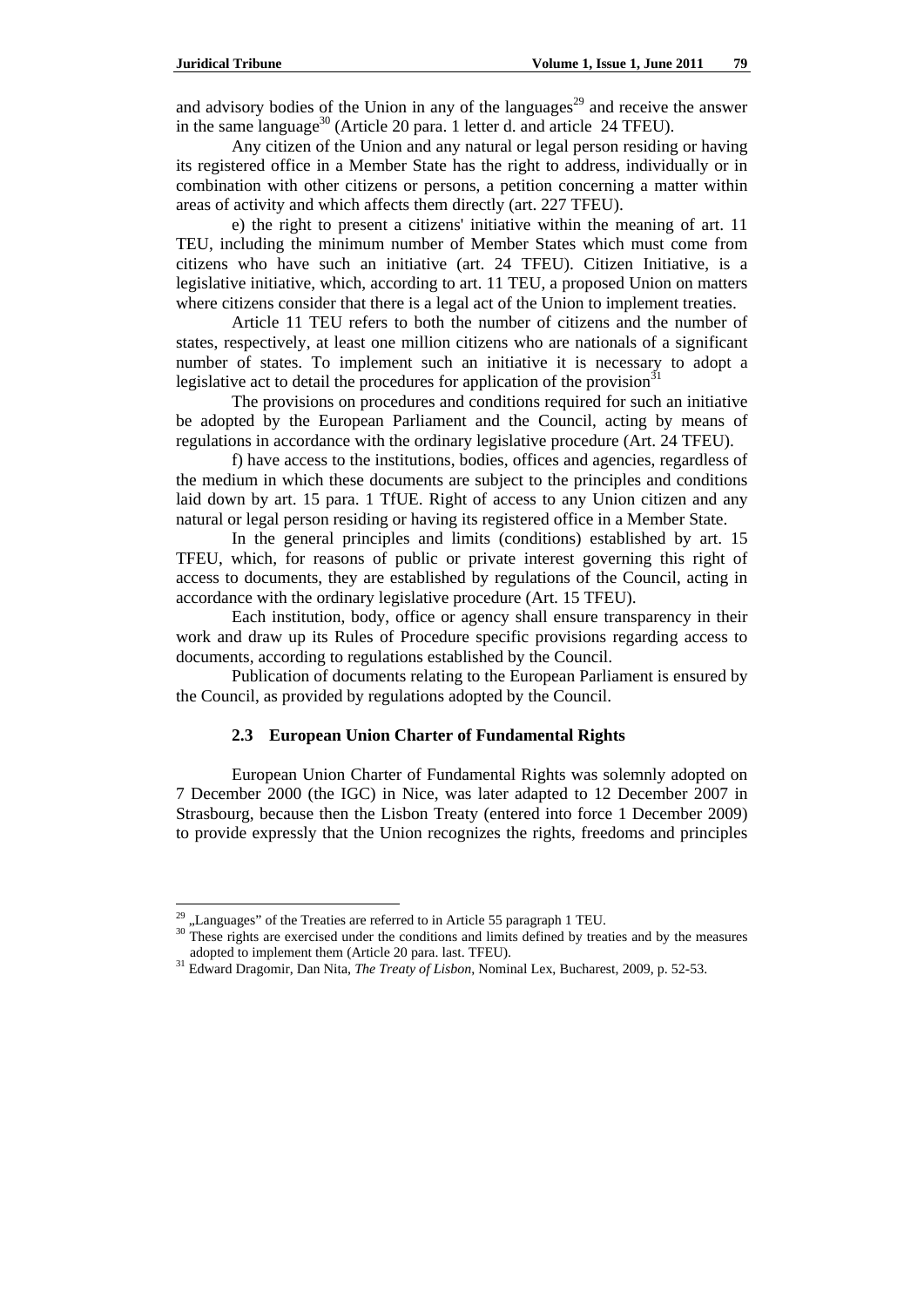in the Charter and that it has the same legal force as treaties<sup>32</sup> (not compulsory), art. 6. 1 TEU, but shall not include in the treaty text of the Charter.

Charter contains a single text, all the social, economic, civil and political, which can benefit all citizens. These rights are divided into six main chapters:

> Chapter I, dignity (including articles on: human dignity, right to life, right to integrity, prohibition of torture and inhuman treatment or degrading treatment or punishment, prohibition of slavery and forced labor);

> Chapter II, freedoms (including articles on: the right to liberty and security, respect for private and family life, personal data protection, right to marry and right to found a family, freedom of thought, conscience and religion, freedom of expression and information, freedom of assembly and association, freedom of the arts and sciences, the right to education, freedom of choice of occupation and employment law, freedom to conduct business, property rights, asylum, protection of the likelihood displacement, expulsion or extradition) ;

> Chapter III, Equal (includes articles on: equality before the law, discrimination, cultural, religious and linguistic diversity, gender equality, child rights, elderly rights, the integrity of persons with disabilities);

> Chapter IV, and Solidarity (includes articles on: the right of workers to information and consultation in business, negotiation and collective action law right of access to placement services, protection against unjustified dismissal, equal and fair working conditions, prohibition of protection of children and young people at work, family and professional life, social security and social assistance, healthcare, access to services of general economic interest, consumer protection);

> Chapter V Civil rights (including articles on: the right to vote and stand for election to Parliament, the right to vote and stand in municipal elections, the right to good administration, access to documents, the lawyer people, freedom of movement and residence, diplomatic and consular protection);

> Chapter VI, Justice (includes articles on: the right to effective remedy and a fair trial, presumption of innocence and the right to defend the principles of legality and proportionality of crime and punishment, the right not to be tried and punished twice in criminal proceedings for the same offense);

> Chapter VII, General Provisions (contains articles on: the scope, the scope of the rights guaranteed level of protection, prohibition of abuse of rights).

Charter has its origins in the European Convention on Human Rights. It looks like a really compendium of rights enjoyed by EU citizens<sup>33</sup>, including both rights and fundamental freedoms contained in general in the European Convention, but also social rights, inspired by the European Social Charter adopted by the Council of Europe, and 'rights us, which are the evolution of European societies in various fields such as Bioethics, the environment or children's rights $^{34}$ .

<sup>32</sup> With reference to *The Treaty on the Functioning of the European Union* and *The Treaty on* 

*European Union.* 33 Dan Vataman, *EU Law*, Universul Juridic Publishing House, Bucharest, 2010, p. 59. 34 Corneliu Barsan, quoted by Edward Dragomir, Dan Nita, *European Citizenship*, Tritonic Publishing House, Bucharest, 2007, p. 115.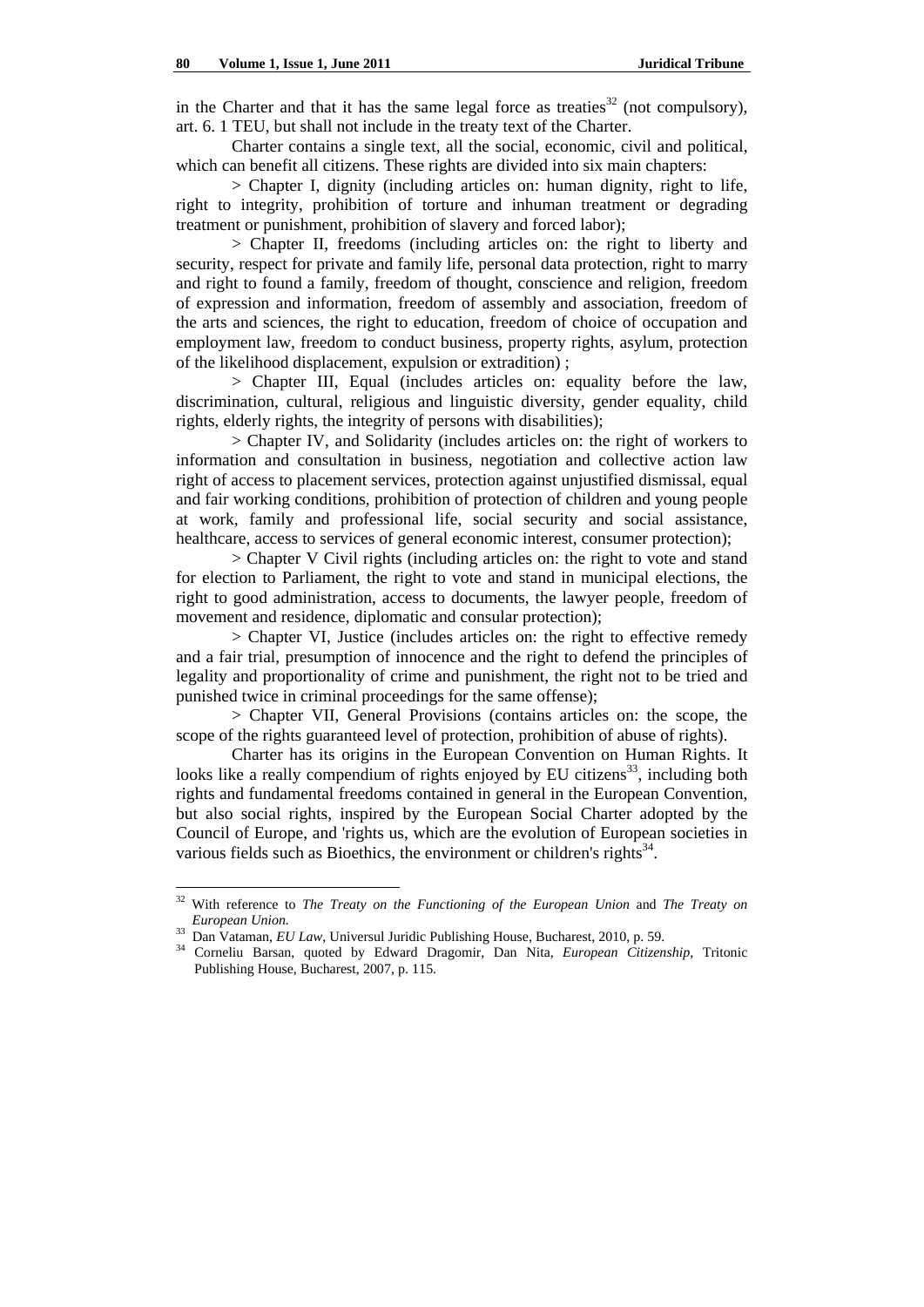In this respect, the Charter reaffirms in its preamble, with the powers and tasks of the Union and the principle of subsidiarity, the rights arising mainly:

- From the constitutional traditions;
- Common international obligations of Member States;
- European Convention on Human Rights and Fundamental Freedoms;
- The Social Charters adopted by the Union and the Council of Europe;
- Court of Justice of the European Union and the European Court of Human Rights.

## **2.4 European Convention on Human Rights and Fundamental Freedoms**

European Convention on Human Rights and Fundamental Freedoms<sup>35</sup>, known as the European Convention on Human Rights. Convention is a catalog of fundamental rights developed by the Council of Europe on April 11.1950, Rome. Addressing violations of rights guaranteed by the Convention and its Protocols, to the exclusion of any other right, from the Council of Europe Member States are within the competence of the European Court of Human Rights - ECHR.

The Union shall accede to the European Convention on Human Rights and Fundamental Freedoms. Accession to the Convention does not alter the Union's competences as defined in the Treaties (Art. 6 para. 2 TEU). Fundamental rights, as guaranteed by the Convention, and as they result from the constitutional traditions common to the Member States constitute general principles of Union law (Art. 6 para 3 TEU).

### **Conclusions**

 $\overline{a}$ 

Giving legal force to the Charter of Fundamental Rights of 7 December 2000 in Nice, adapted by the European Council of 12 December 2007 in Strasbourg, it strengthens the confidence of citizens of Member States - through the recognition of rights, freedoms and principles – the powers that Union citizenship Europeans have developed since the Treaty of Maastricht, 1993. In support of this concern, to strengthen the rights of EU citizens, the EU acceding to the Treaty of Lisbon, the European Convention on Human Rights and Fundamental Freedoms, a document of great legal importance, which makes of these rights, the foundation of EU citizens.

<sup>&</sup>lt;sup>35</sup> The Convention was signed in Rome in April 11.1950 (entered into force in 03.09.1953) was amended by the Protocols no. 3 of 6.05.1963, no. 5 of 20.01.1966 and no. 8 of 19.03.1985 and supplemented by Protocol no. 2 of 6.05.1963, part of it. The Convention was ratified by Romania by Law no. 30/1994 on the ratification of the Convention for the Protection of (...) and the Additional Protocols to the Convention (Official Gazette no. 135 of 31.05.1994).